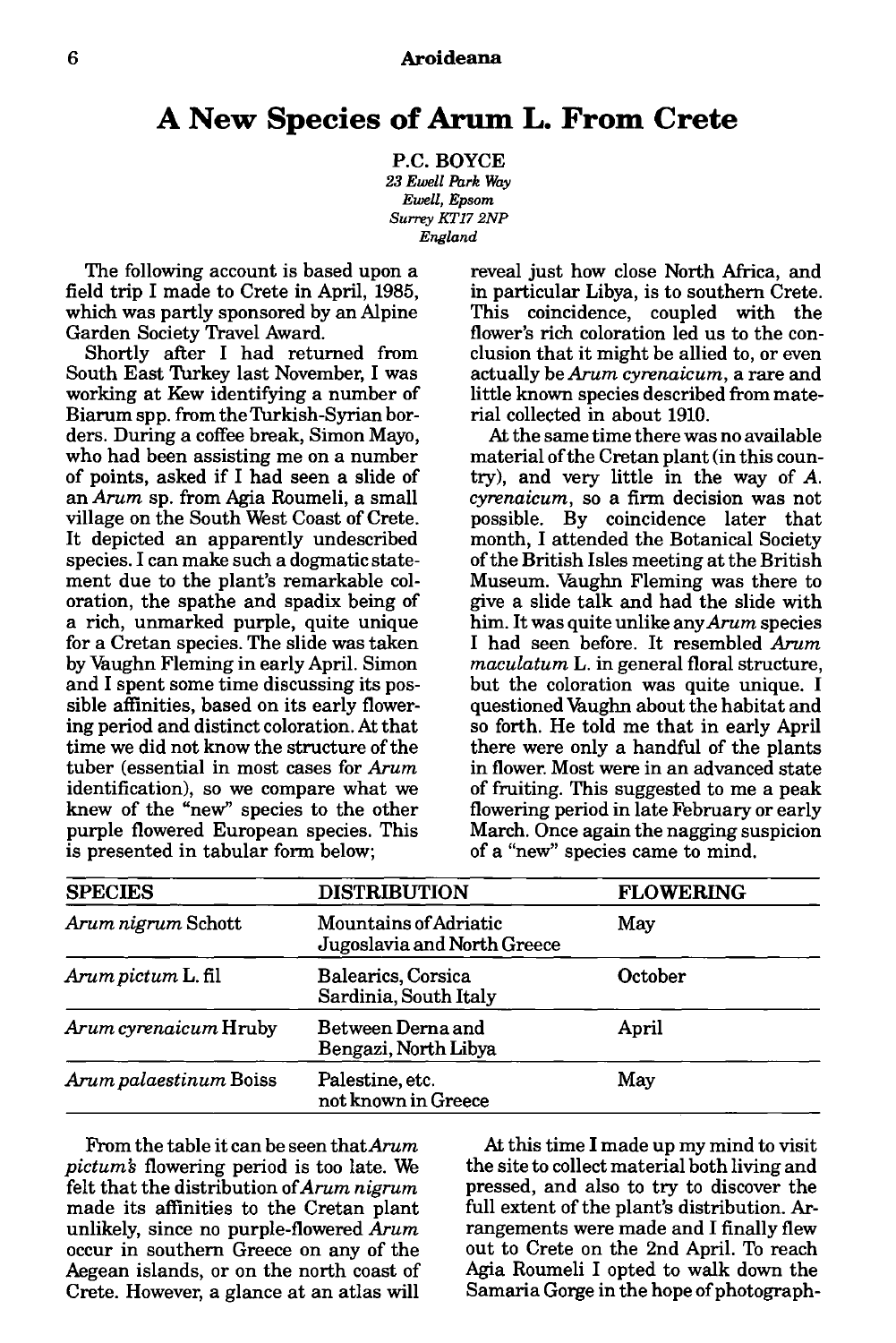ing *Aceros anthropophorum.* Due to late snows, parts of the gorge were treacherous. The river had to be forded on half a dozen occasions, and at one point, at the famous Sideroportes, about a mile from the Gorge exit, the water was nearly hip deep. I exited from the Gorge around midafternoon, and almost immediately found *theArum,* growing in the tiny small-holdings that border the path. All the plants encountered were in fruit, not even withered spathes remained.

I made my way across the wide rocky plain and into the village. Then, just outside the village centre, I found a large colony of the plant growing around a small *Phoenix canariensis;* one plant bore a small rather stunted spathe, fully open. The next morning I carried out a thorough search of the land on either side of the path from Agia Roumeli to the Gorge. The Arum was commonest in the partial shade of walls, trees etc. usually growing in short grass over stony terra rossa. Occasionally the plant was in more open positions, between large rocks, and on a slope leading from a large beehive enclosure I found it growing in-between large boulders and semi scree in association with *Sarcopoterium* and small *Salvia,* many clumps were flowering well.

I made several collections of pressed material and from a small field I gathered live specimens. The tubers were fairly deep, about 15 cm down, and took some extraction. When the first one came up my heart jumped. The tuber was horizontal like *Arum maculatum.* If the plant had been *Arum cyrenaicum* the tuber would have been vertical. I was more convinced than ever that the Agia Roumeli *Arum* was an undescribed species. Since I now had sufficient material for a description, and to introduce the plant into cultivation, I felt that a search of the coast line to the east was needed, to try to determine just how extensive the plant's distribution was. To this end I took the coastal track that leads from Agia Roumeli to Loutro, following this as far as Loutro, which is some five hours walk away. At first the path leads through open pine woods the dominant understory being *Cistus incana* sub. sp. *creticus* and various *Salvia* sp. Apart from a scattering of *Ophrys* sp. and *Cytinus ruber* there was little to excite. After some two hours I came to an outcrop of sheer cliffs which

boasted some beautiful *W!rbascum arcturus* and a large number of *Dronunculus vulgatis.* Along the track edges, which was now running along the midway point of a steep slope leading to the sea, were plentiful *Arisarum vulgare* and in places large swathes of *Convolvulus athaeoides.* Then, at a point two and a quarter hours out of Agia Roumeli I found a reasonable colony of the *Arum* beneath a lone *Cerotonia.* It was in fruit, but distinct enough to make identification accurate. Also abundant was *Arisarum vulgare* in fruit, the leaves already yellowing. Just past the two and half hour point I found another smaller group again beneath *Cerotonia.* The last plants I found were in a rather desiccated condition, though in flower, growing up through large bolders in full sun. This was some three and a quarter hours out from Agia Roumeli.

Unfortunately the coast to the west of Agia Roumeli is almost inaccessible, and thus I was unable to make a thorough search of this area. However, I feel it likely that the plant may have spread only a short distance in this direction. It thus seems reasonable to suggest that the *Arum* is restricted to the area between the Samaria Gorge exit and Agia Roumeli and thence from the village along the coast for a distance of approximately 15 km.

In general appearance the plant's closest ally would appear to be *Arum maculatum.* From that species it differs primarily in the rich purple spathe and spadix, which is generally larger than in *Arum maculatum,* the spathes also being shorter than the leaves. Also it has an earlier flowering and fruiting period. The leaves differ in being generally fewer in number, the leaf blade being more hastate and longer. The leaf petiole is generally longer and in all the specimens I encountered stained purple at the base. The leaf-blade in all cases was a rich dark green.

On opening, the Agia Roumeli *Arum*  releases a slight but noticeable urine-like smell. This is similar to that of *Arum maculatum* but nowhere near as offensive, not as long lasting. In the specimens collected the tuber was very similar to that of *Arum maculatum* though generally longer. Though I have no reports to substantiate it, I would guess, due to the